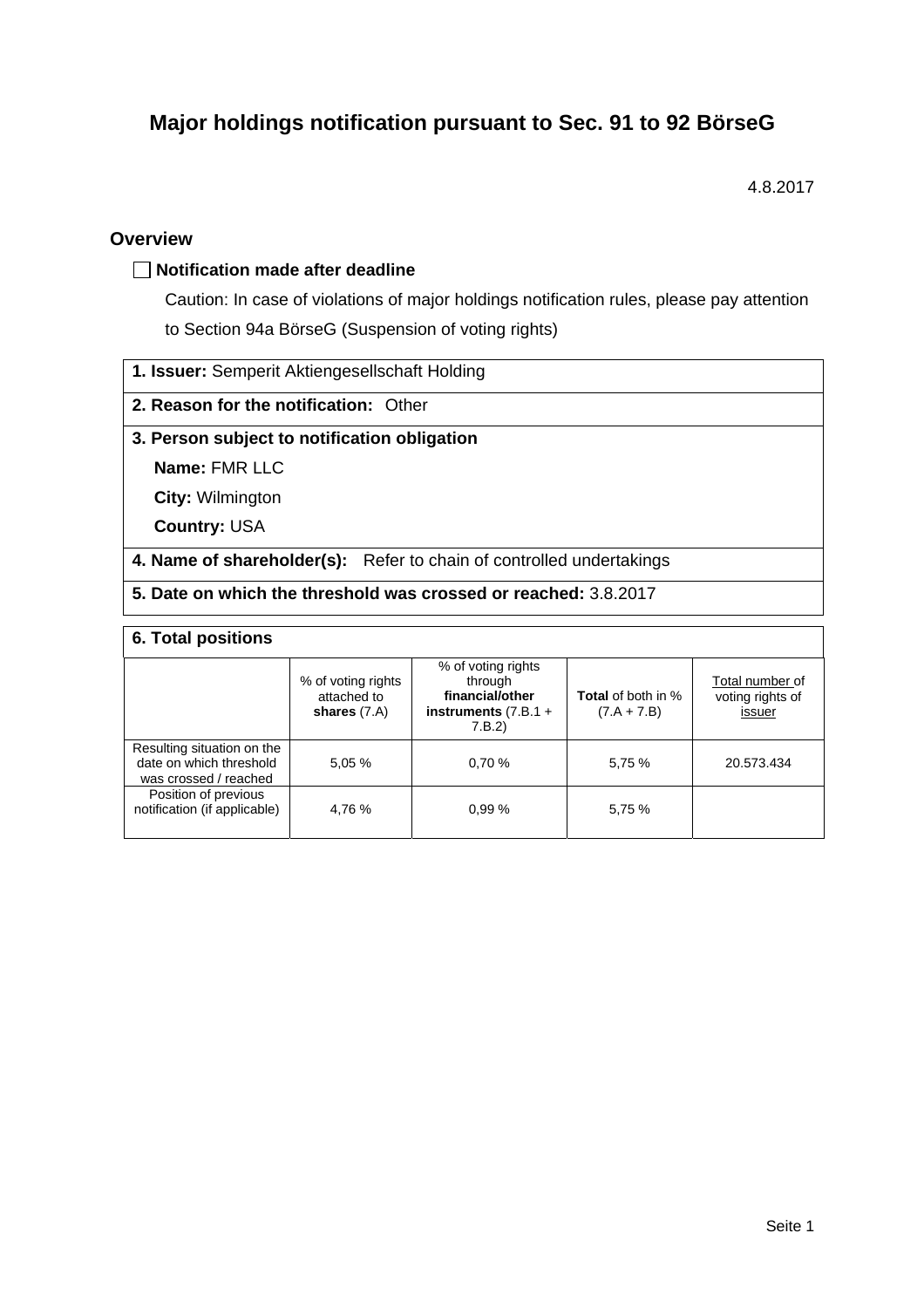## **Details**

### **7. Notified details of the resulting situation:**

| A: Voting rights attached to shares |                           |                             |                                  |                             |  |  |
|-------------------------------------|---------------------------|-----------------------------|----------------------------------|-----------------------------|--|--|
|                                     |                           | Number of voting rights     | % of voting rights               |                             |  |  |
| <b>ISIN Code</b>                    | Direct<br>(Sec 91 BörseG) | Indirect<br>(Sec 92 BörseG) | <b>Direct</b><br>(Sec 91 BörseG) | Indirect<br>(Sec 92 BörseG) |  |  |
| AT0000785555                        |                           | 1.038.819                   |                                  | 5.05 %                      |  |  |
| <b>SUBTOTAL A</b>                   | 1.038.819                 |                             | 5.05%                            |                             |  |  |

| B 1: Financial / Other Instruments pursuant to Sec. 91a para. 1 No. 1 BörseG |                        |                            |                                                                                      |                    |  |  |  |
|------------------------------------------------------------------------------|------------------------|----------------------------|--------------------------------------------------------------------------------------|--------------------|--|--|--|
| Type of instrument                                                           | <b>Expiration Date</b> | <b>Exercise Period</b>     | Number of voting<br>rights that may be<br>acquired if the<br>instrument is exercised | % of voting rights |  |  |  |
| right to recall stock<br>03/08/2017<br>on loan                               |                        | no specific term<br>period | 143.499                                                                              | 0.70%              |  |  |  |
|                                                                              |                        | <b>SUBTOTAL B.1</b>        | 143.499                                                                              | 0.70%              |  |  |  |

| B 2: Financial / Other Instruments pursuant to Sec. 91a para. 1 No. 3 BörseG |                    |                    |                               |                            |                       |  |  |
|------------------------------------------------------------------------------|--------------------|--------------------|-------------------------------|----------------------------|-----------------------|--|--|
| Type of instrument                                                           | Expiration<br>Date | Exercise<br>Period | Physical /<br>Cash Settlement | Number of<br>voting rights | % of voting<br>rights |  |  |
|                                                                              |                    |                    |                               |                            |                       |  |  |
|                                                                              |                    |                    | <b>SUBTOTAL B.2</b>           |                            |                       |  |  |